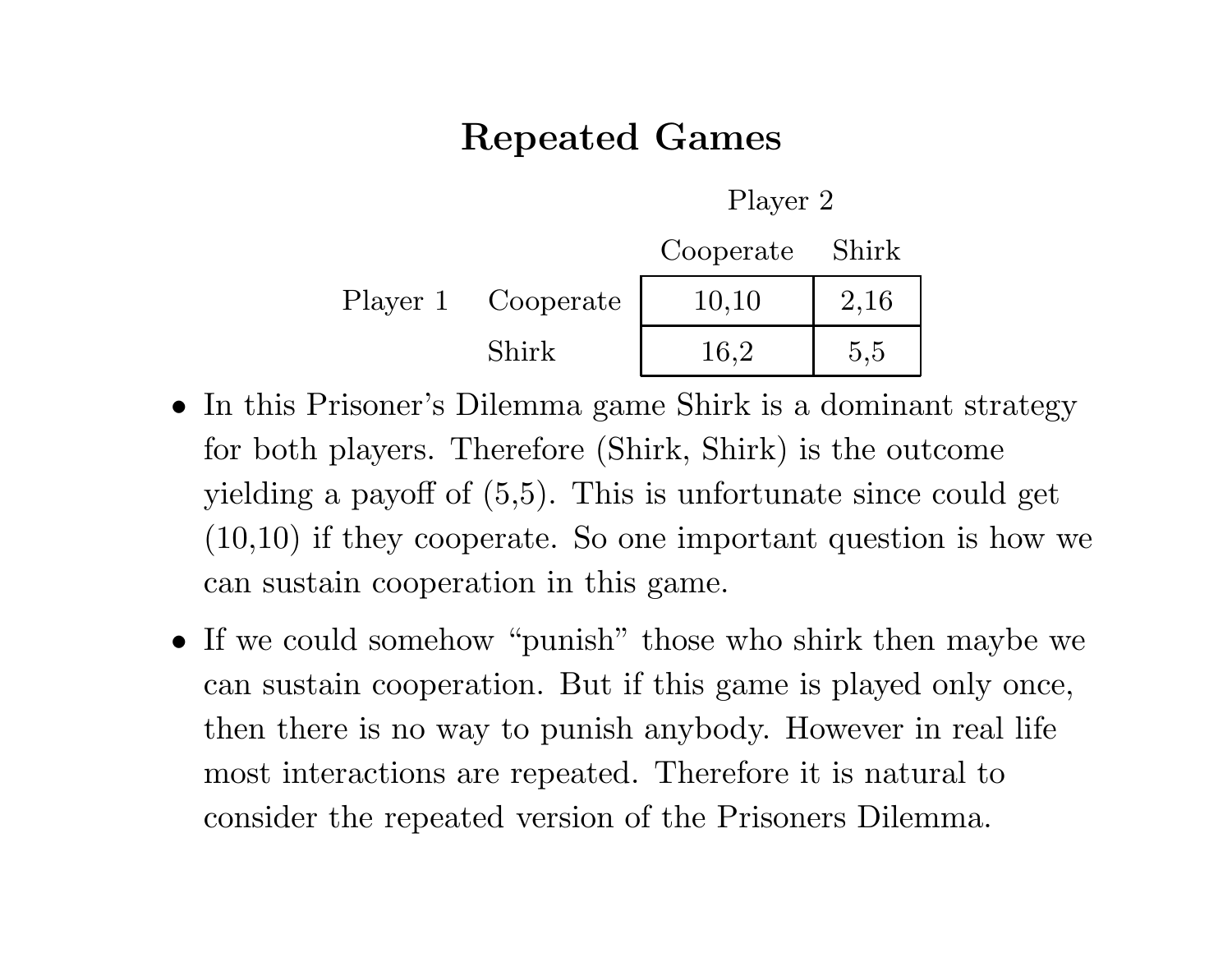## **Infinitely Repeated Prisoner's Dilemma**

Let us first consider the case where the Prisoner's Dilemma is <sup>p</sup>layed each period and <sup>p</sup>layers care for their total payoffs (possibly with some discounting). Consider the following strategies:

- *•* **Grimm Trigger:** Cooperate in the first period. Keep cooperating until your opponent shirks and start shirking once your opponent shirks.
- *•* **Tit-for-Tat:** Cooperate in the first period. Mimic your opponents last move after that.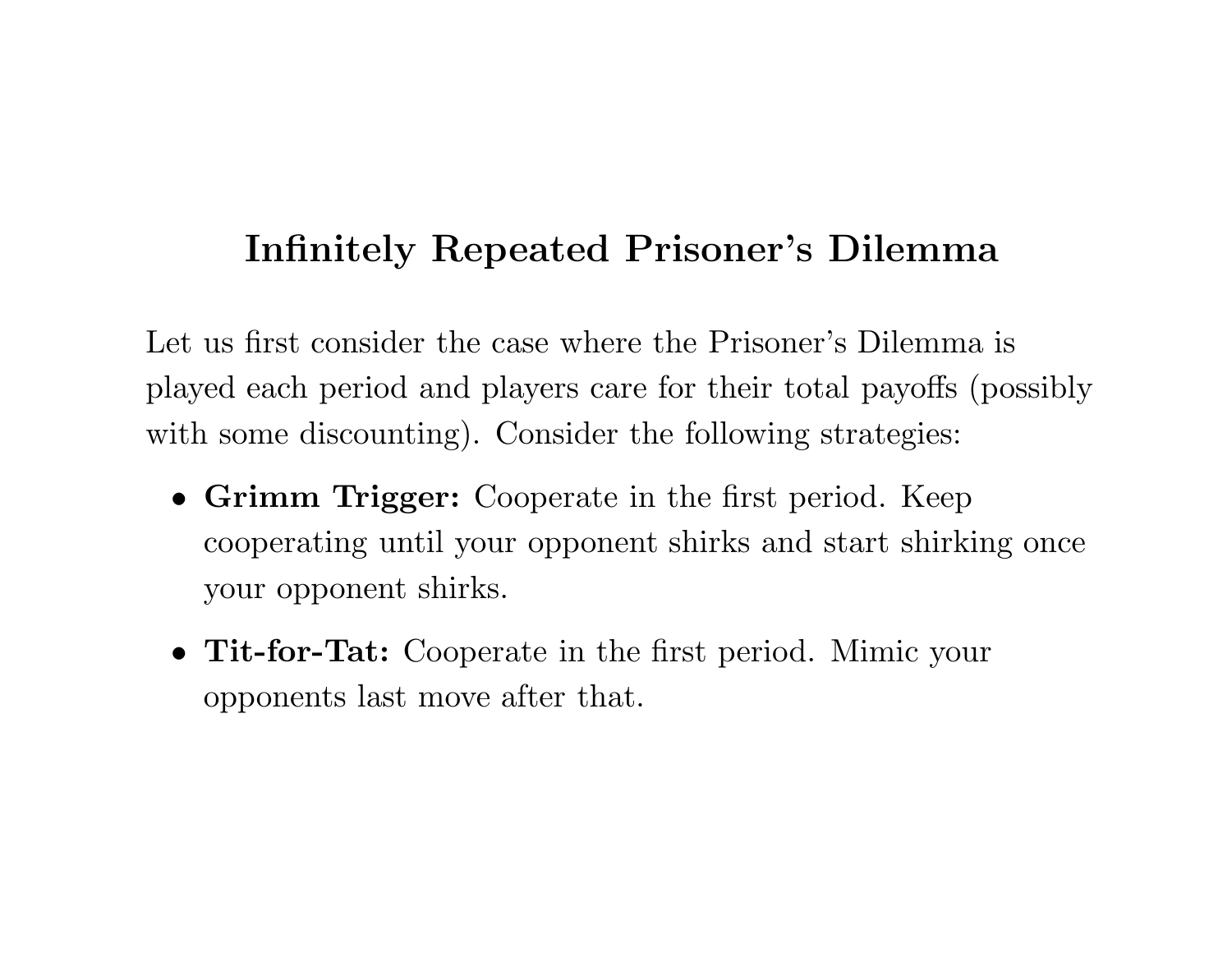- *•* If both <sup>p</sup>layers <sup>p</sup>lay the Grimm Trigger strategy then this is <sup>a</sup> Nash equilibrium and that sustains Cooperation for all periods. (The reason is that nobody wants to provoke the other one simply to get one period benefits).
- *•* Similarly both <sup>p</sup>layers <sup>p</sup>laying the Tit-for-Tat strategy or one <sup>p</sup>laying the Tit-for-Tat and the other the Grimm Trigger are also Nash equilibrium. In these situations too Cooperation is sustained in each period.
- *•* The Tit-for-Tat strategy performs very good in experiments. One may wish to adopt it in real life "games" especially if misperceptions are possible.
- *•* On the other hand the Grimm Trigger strategy is very harsh. One misperception might lead to shirking forever.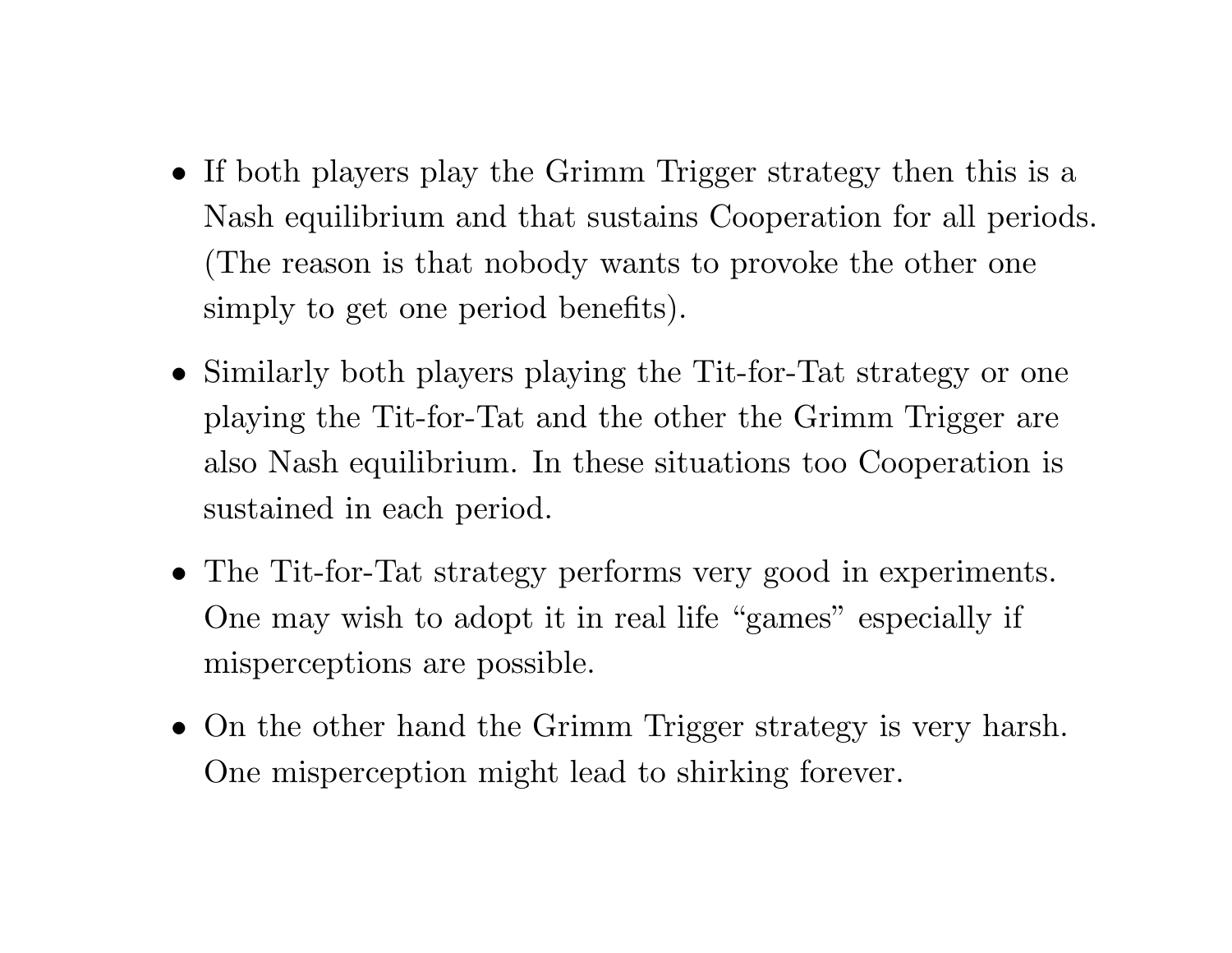## **Finitely Repeated Games: Back to Shirking**

- *•* Let us consider the case where the Prisoner's Dilemma is played k times and let's assume both players know k.
- *•* Then in the last period (i.e. period k) there is no point in cooperating sine there is no future to worry about. Therefore both players will shirk in period k. Then in period k-1, knowing that both of them will shirk in period k anyway, they can shirk as well. This reasoning continuous up to the first period and both players shirk at each period.